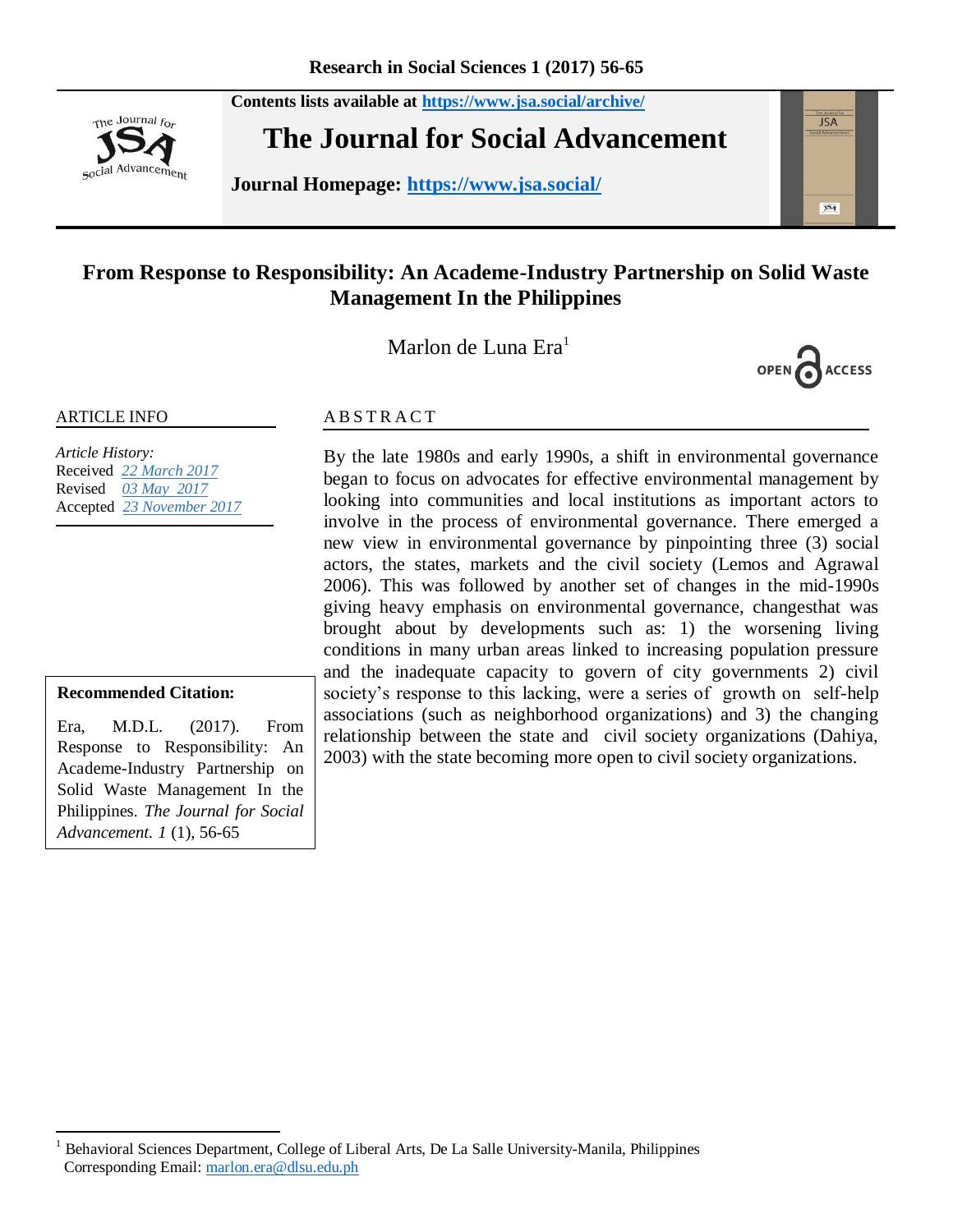### **Introduction**

It made clear representations for clamor in environmental governance and which took part as a dissertation report entitled Environmental Governance and Solid Waste Management in the Philippines. Taking the cue from said representation lead to an examination of environmental governance by this author, in an attempt to take an in depth look on the roles, participation and accountability of non-state actors in the implementation of the solid waste management program. Further, the study took a look also into the trajectory of environmental governance, the roles and the specific tasks particularly in the performance of private sector in its pursuit of Corporate Social Responsibility. Citing a specific example for the research, the author chose as a case study, Toyota Auto Parts Incorporated and the different schools in implementation of solid waste management in the City of Santa Rosa, Province of Laguna in the Philippines which explored a least studied partnership known as the Social Private Partnerships (SPP).Making this study unique as it tackled the actual participation of non-state actors such as the academic institutions, and industries that are engaged in partnerships. The study made use of data from surveys, focus group discussions and interviews to determine the strengths and weaknesses of different partnership arrangements in the implementation of Solid Waste Management (SWM) City of Santa Rosa. In conclusion, the thesis puts forward some recommendations for improvements of partnerships in environmental governance, particularly in the area of law, policy, education and research. The overall conclusion is that, for successful environmental governance in this field, a combination of partnership arrangements as well as other mentioned requirements could promote improved incentives and accountability among non-state actors.

Base on the same study, it was also noted that among the non-state actors to have that strong contribution in waste generation and waste management aside from the industrial and commercial establishments are the schools and universities. It is common knowledge that in order for private businesses to sustain interest in their business, product or services and likewise being basically motivated by a return of its investment

seek to constantly garner public interest for their company or service. It was, in the course of this study, was the Social-Private Partnership discovered wherein a new form of partnership was created between the business sector and academic institutions. The Industry-Academe partnership, while an emerging partnership during our present time and age, was commonly known to have carried out programs through partnerships that involve provision of scholarship funds, on the job trainings and similar endeavours. The emerging partnership of Industry and Academe through Social-Private Partnership added another dimension to its joint undertaking in the context of implementing a school-based ecological solid waste management.

Such is the joint undertaking by the Toyota Auto Parts (TAP) as among those industries actively performing its Corporate Social Responsibility or CSR in the City of Santa Rosa. The TAP is the global production and supply base for manual transmissions of Toyota for its Innovative International Multi-purpose Vehicle (IMV) project which was initiated to create an optimized global manufacturing and supply system for pickup trucks and multipurpose vehicles to satisfy market demand in more than 140 countries worldwide. TAP has a total of 1,063 team members with main customers from other Toyota affiliates located in other Asian countries, Argentina and South Africa. Empowered by teamwork and good product, TAP is committed to:

Provide products that guarantee customers' delight done in a timely and efficient operation empowered by continuous improvement and challenging spirit, assuring safe working condition and in harmony with the environment.

• To sustain company growth and profitability by promoting efficient management of its resources and cost effective programs for the benefit of customers, stockholders, employees and their families, business partners and the community.

• To continuously uplift team member's selfesteem, quality of life and productivity through developmental programs, strengthening mutual trust, respect, and effective communication.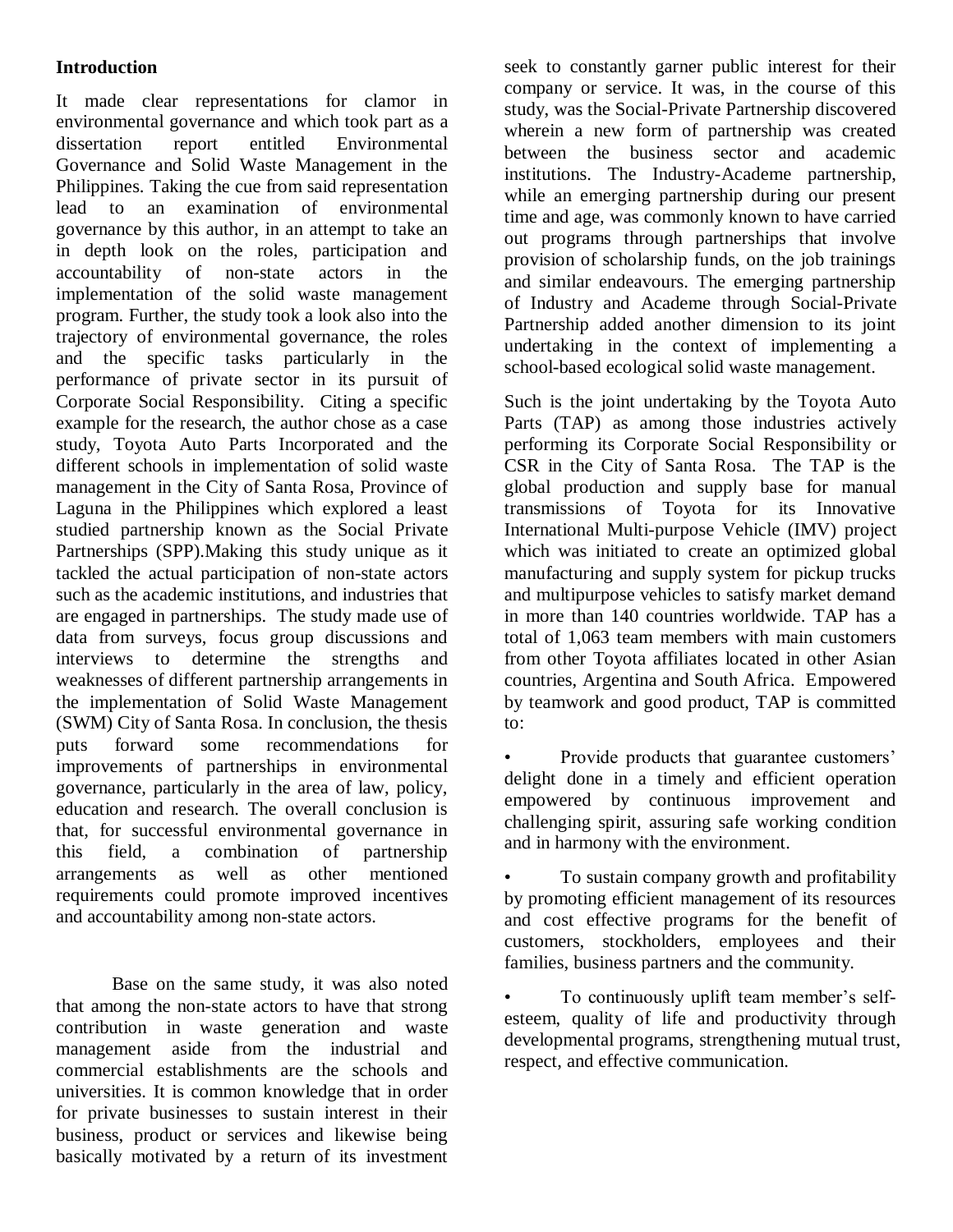#### **Santa Rosa City: The Detroit of South Luzon**



*Figure 1. Map of LagunaProvince highlighting the City of Santa Rosa*

The City of Santa Rosa is located in the Province of Laguna, in the Southern mostpart of Metro Manila. It is linked to Metro Manila and other southern provinces by the South Luzon Expressway (SLEX) and has a total land area of 5,514 hectares which represents 3.08% of the total land area of the province. It is mainly composite of land plains making up 97.89% of its total land area; having slopes ranging from 0.0 to 2.5% indicating level to nearly level lands. It has 18 barangays of which 3 are coastal Laguna Lake villages.

In the year 2005, the annual population growth is estimated at 6-8 percent resulting to a population density of 3,417 per sq. km. Fifty (50%) percent of its population belong to the age bracket of 15-40 years of age. Santa Rosa became a city on July 10, 2004, as predicted in a study conducted by the Japanese International Development Cooperation (JICA) in 1994, Santa Rosa is now fast becoming the premier business city South of the Philippines. It hosts several industrial parks, such as, (a) Laguna Technopark Inc., (b) Santa Rosa Business Park, (c) Meridian Industrial Complex, (d) Greenfield Development Park, (e) Toyota Industrial Complex and also considered as the "Little Detroit" of the Philippines with the presence of Ford Motors, Toyota Motors, Nissan Motors, Honda Cars, Star Motors and Columbian Motors premiere car manufacturing companies. In terms of contribution to the economy, ten (10%) percent of total

electronics exports and 50% of local automotive production come from the City of Santa Rosa, Laguna. However, Santa Rosa, for some scientists and city planner, is not ready as a city because of the lack of physical infrastructure (i.e. wider roads and other infrastructures) in the province. Thus, Solid Waste Management among other problems in the city of Santa Rosa became likewise a fast rising problem. in the becoming industrialized city which is Santa Rosa, Laguna. Given the reality stated above, it has become evident that a new partnership be formed in the upkeep of the city. Leading to the necessity of a Solid Waste Management project and the search for active partners to which Toyota Auto Parts along with the schools and universities of the city of Santa Rosa heeded the call in carrying out said task.

#### **Roles of the Non-State Actors in the Academe-Industry Partnership**

One of the projects initiated by the Toyota Auto Parts in the City of Santa Rosa is the implementation of the School-based Ecological Solid Waste Management (SBSWM) Project. Previously, although the project is known asanother type of Social Project Partnershipor SPP in joint partnership between an industry and all the schools in the City of Santa Rosa focusing on the implementation of an on-campus solid waste management and introducing a sustainable Ecological Solid Waste Management and in compliance with the provision of Republic Act 9003. Sought to define the following specific roles and participation of the non-state actors in the school based solid waste management using the Solid Waste Management Framework, namely Environmental, organization, Engineering, Education, Equity and Enforcement.

Base on the Focus Group Discussion and Key Informant Interview activities undertaken relevant to the study, hereunder are its following results:

### **Environmental Organization of the SBSWM Project**

Implementation of the School Based Solid Waste Management (SBSWM) project in most of the schools, revolve around student organizations as its active participants. This was made possible through the partnership between the TAP and schools in the City of Santa Rosa with the project aimed at implementing a comprehensive ecological solid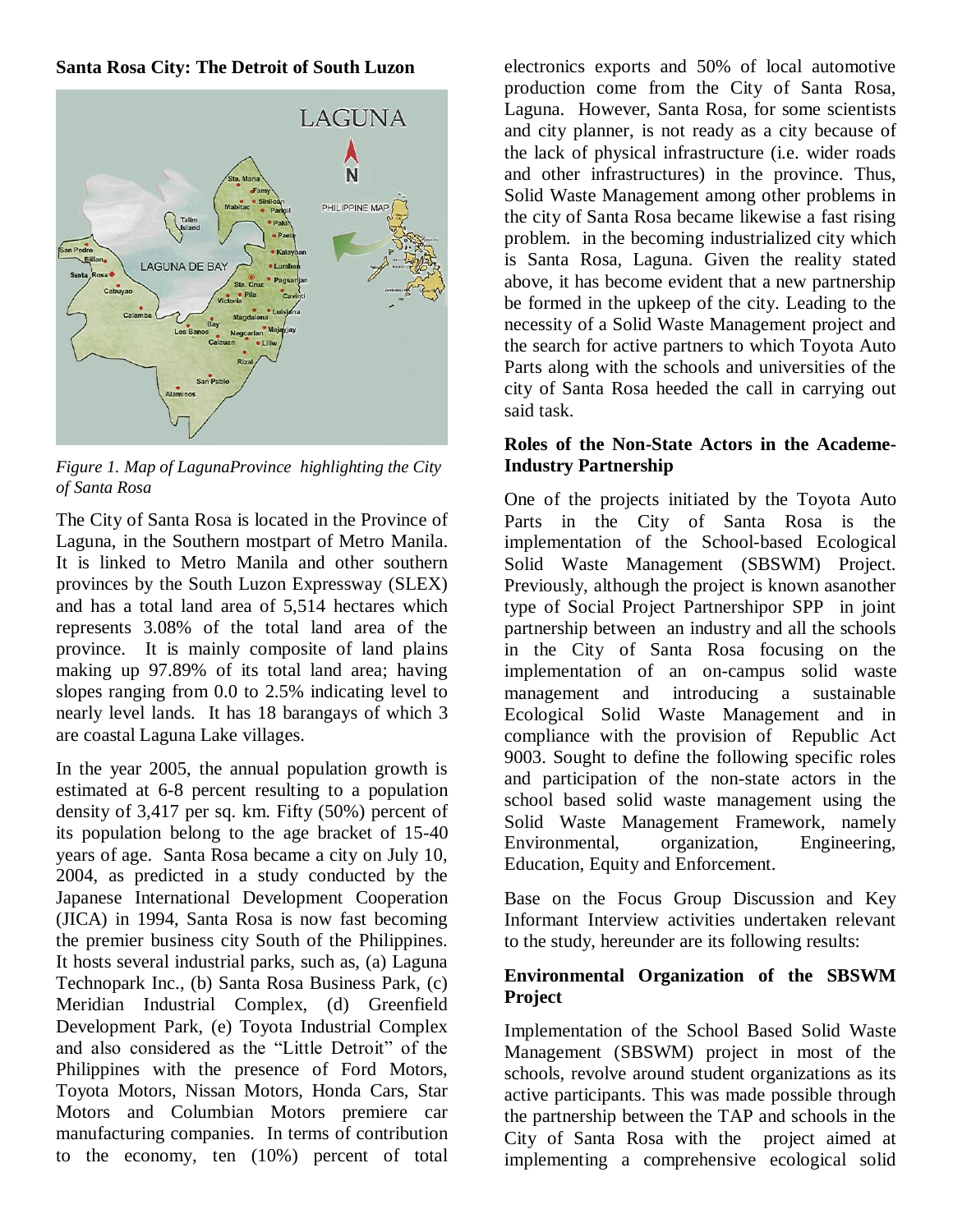waste management that would include formation of student environmental organization on campus. An initial result of this partnership is the establishment of a Young Environment Society Organization ( YES-O) or the Environmental Science Club for each school.

Base on the Focus Group Discussion conducted, it was found out that in this partnership, a number of Non-Sate Actors were directly involved in the project namely, the school principal or administrator, campus coordinator (usually a teacher), student leaders from the Environmental Science club or the Young Environment Society Organization (YES-O) and the utility workers of the partner school. The identification of Non-State Actors (NSA) in this project reveal the significant role the NSA play, particularly in the areas of capacity building, Information Education and Communication, actual waste segregation, waste collection and composting of biodegradable wastes in response to their respective Solid Waste Management program. Another NSA identified in said project are the junk shop owners wherein the different participating schools have partnered with a junkshop owner creating an opportunity for them to sell their recyclables which were collected weekly. In some schools, it was also found out, that some individual parents of school children were actively involved in the Solid Waste Management Program by helping their children in bringing recyclables in the schools. However, it was found out that the Parents Teachers Association (PTA) in general, have not been involved in the implementation of the SWM program which could be attributed to the lack of awareness on the importance of SWM implementation among members and even PTA officers. Borne of the earlier mentioned partnerships, a particular environmental organization was formed and utilized in order to implement SBSWM project. It was also during conduct of the same FGD, that schools with active student organizations particularly the YES-O, proved to have a more sustainable implementation of SWM program. This was affirmed by the presence of several active student organizations in each of the top schools who implemented the SWM project by batch.

### **Engineering of the SBSWM Project**

Implementation of a solid waste management project includes numerous activities and structures necessary to the same which include: construction of facilities such as sanitary landfill, conversion of open dumpsite into controlled dumpsites and setting-up of a Material Recovery Facility (MRF) per barangay. Initially, for theSBSWM Project, there was no expectation to construct a sanitary landfill in that locality. However, in all the partner schools the setting up of a Material Recovery Facility (MRF) is required as well as the installation of a solid waste segregation bins and putting up a composting facility. Results from the study's FGD, also attest that a significant number of partner schools were able to install three waste segregation bins for recyclables, compostables and residuals in compliance to the SBSWM project. In addition, a distinct food waste container was likewise put up in several school canteens where the putrescibles (food wastes) are collected daily and utilized as animal feed.

### **Education of the SBSWM Project**

An SWM project that is known and owned by the community has a great chance of sustainability; major to this act is to make the community aware of the project through the aspect of education. The Education aspect includes dissemination of Information, Education and Communication on SWM, capacity building on SWM through seminar workshops and similar activities. Interviews conducted with Key Informants (KIs) reveal that schools have been successful in coming up with various Information Education Communication campaigns to increase the level of awareness of the school's community on SWM. This campaign utilizes various media such as poems, music, poster, comics and other forms of media. To include, other activities were undertaken by all partner schools per batch wherein selected student leaders of partner schools were provided with more opportunities to get involved in environment related projects especially on solid waste management.Supplemental to said activities are a number of Trainers' Training Workshop organized by the TAP in cooperation with the National Solid Waste Management Council (NSWMC), United Nations Development Programme (UNDP), Department of Environment and Natural Resources (DENR), Environmental Management Bureau (EMB), Community Based Ecological Solid Waste Management Council (CBESWMC), Laguna Lake Development Authority (LLDA) and Save Silang Santa Rosa River (S3R2). The various workshops initiated with the different trainers aimed at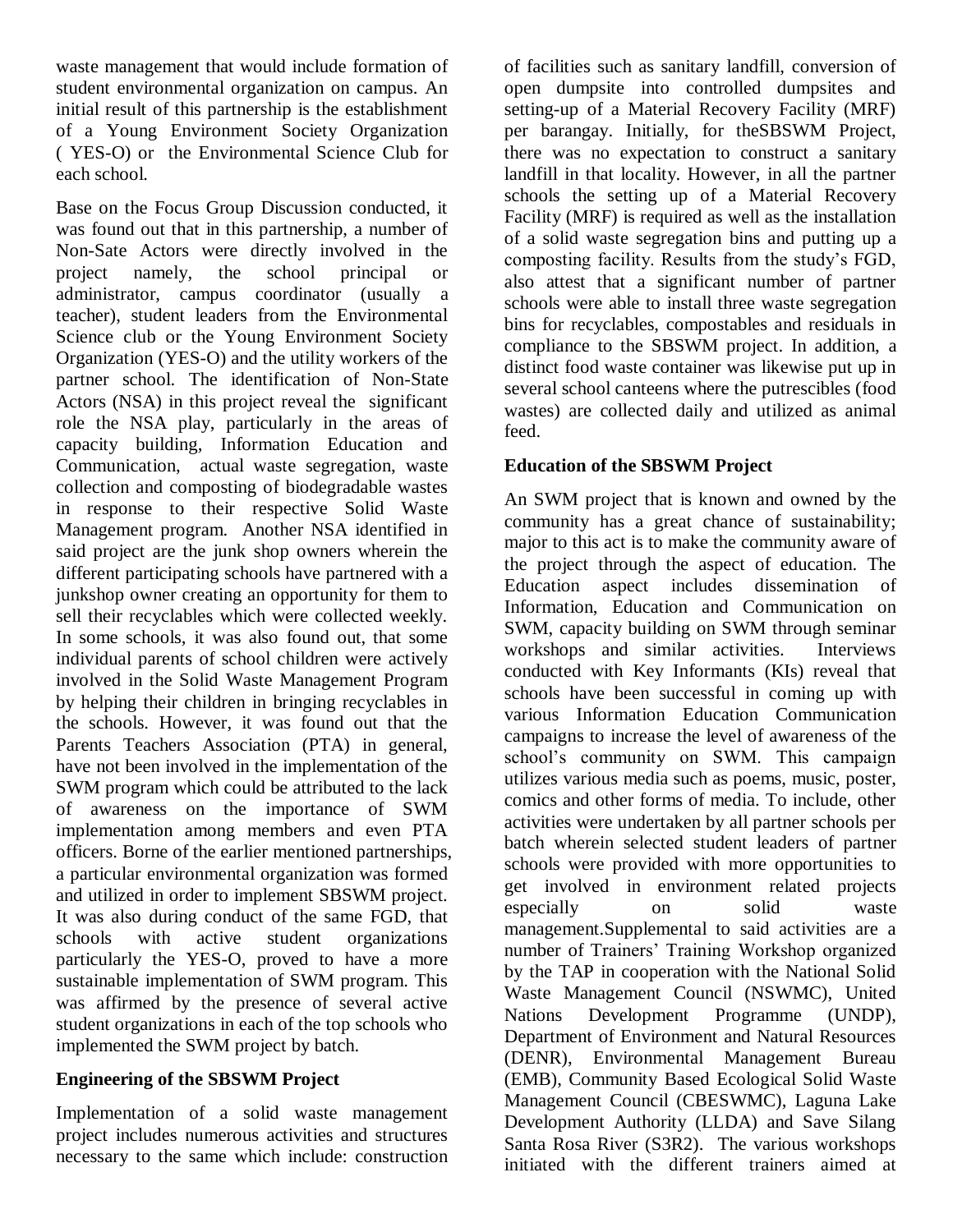integrating SWM in the school curriculum. These consisted of topics such as Republic Act (RA) 9003, community-based ecological solid waste management, air and water quality management, and ecological solid waste management modules for the secondary schools based on the curriculum set by the DENR.More than **20,000** students were able to participate in the trainers' training activities on waste management in a span of three (3) years from school years 2007 to 2010. Also, the students have intensified their information dissemination campaign on SWM by putting-up bulletin boards and publishing newsletters about the different initiatives on SWM.

Meanwhile, outcomes from Key Informant Interviews with the different school representatives yielded results with a number of them having introduced competitions such as poem and song writing contests as well as beauty pageants that promote fashionable outfits made from recyclable materials. Such competitions, as school partners observe, create a significant increase in the level of environmental awareness among students and teachers. Further, the actual participation of schoolchildren in said competitions enabled the participation of even some of their parents in SWM activities. But, there was no tangible proof on the part of the Parent-Teacher Association (PTA) in almost all the school partners showing its support and participation in SWM programs of said partners. The incorporation of solid waste management in the different learning areas particularly in Science and Values Education subjects evidently was realized on paper. With the full-blown implementation of such SWM project yet to be realized, this completed module was turned over by TAP to the City Government of Santa Rosa and the Department of Education Division of Santa Rosa.

### **Enforcement of the SBSWM Project**

All schools in the City of Santa Rosa, (both private and public) have been part of the SBSWM project, project implementors in each school serve as enforcers of SWMs on campus. The type and level of enforcement varies from campus to campus depending on the kind of SWM projects implemented. The SBSWM involves a competition of best project or program implementation of which criteria was set base on the provisions of RA 9003. Monitoring teams organized by the TAP conduct monthly visits for six months to partner schools to

determine the extent of SWM implementation using said template. The regular monitoring of these schools had contributed strongly in making the partner schools comply with appropriate SWM practices base on RA 9003. This aspect of SWM has strengthened the partnership between TAP and the partner schools as it provided an opportunity to clarify expectations and accountability of the project implement or and the donor. Before the actual visit of the monitoring Team, concerned personnel of school partners are already aware of what the team will look into that made the relationship more pleasant ensuring harmony in program implementation.

# **Equity of the SBSWM Project**

Another important aspect of SWM implementation is the availability of resources that will be utilized to sustain the project. In the case of the SBSWM project which has been implemented through the provision of an initial mobilization fund for all participating schools to facilitate the implementation of the SBSWM project. The TAP however, introduced an incentive system called the "SBSWM Program Competition" by batch requiring each participating school to implement a solid waste management project for evaluation for a period of six (6) months to sustain the project. The process requires that on the sixth month, top three (3) schools by batch are selected base on the criteria set, which determines the top schools to receive cash rewards and certificates of recognition. The cash reward is viewed as an incentive, which aims to assist the three winning schools in sustaining the SWM project implementation on-campus. School representatives thus, find the SWM project as venue for healthy competition among various schools in the City of Santa Rosa.

Part of the SBSWM project thrust is to develop a more systematic way of selling recyclables. Students in the elementary levels were encouraged to bring dry and clean recyclables (pet bottles and tin can), which could be sold to the junkshop, these same collected recyclables are then sold to the junkshop. Eliciting positive reaction from respondents through expressing appreciation in having raised additional funds from selling these recyclables notably, with recyclable items gathered and sold resulted in additional school funds that were used for special projects on campus. It has also been observed that not only has said partnership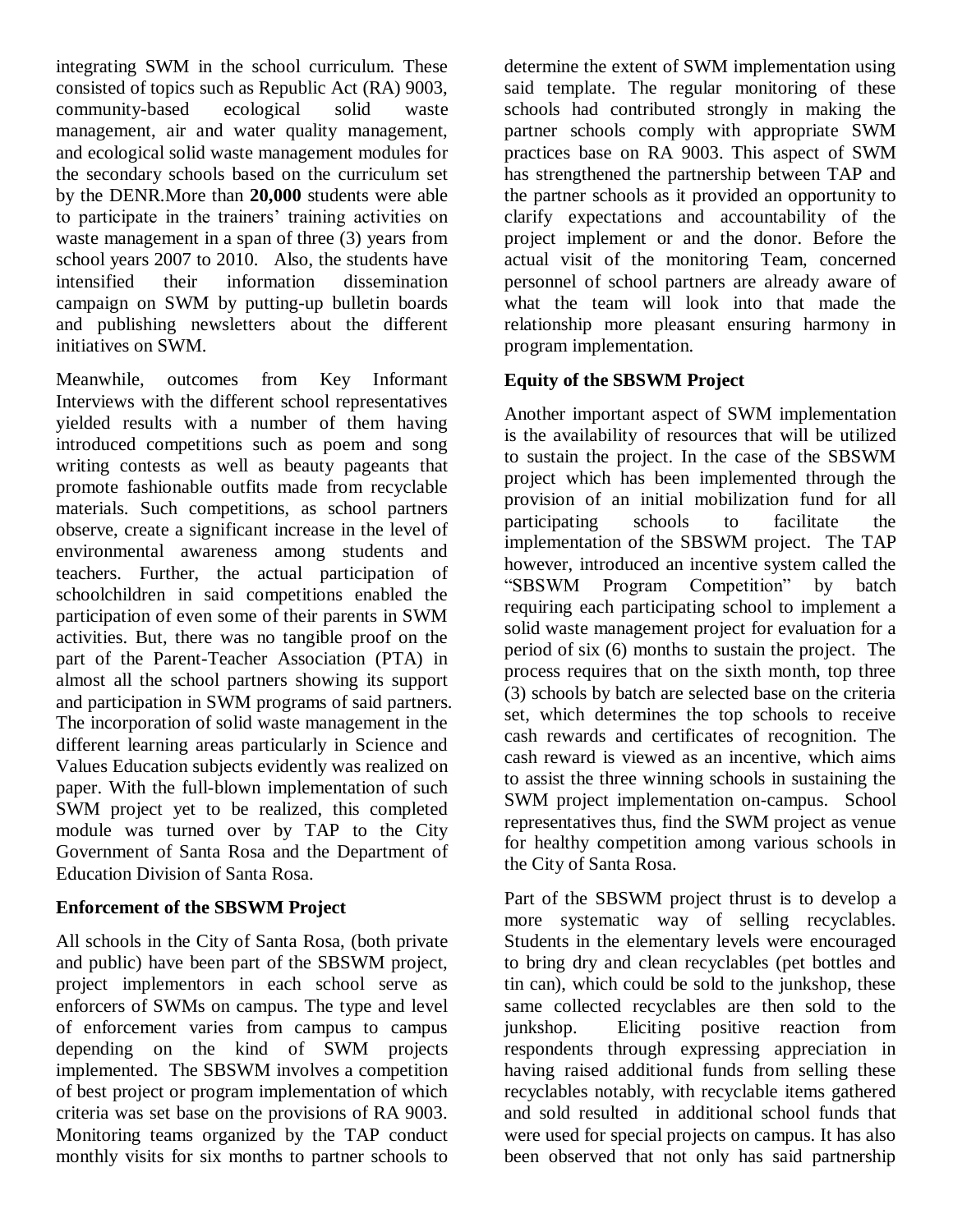contributed to the enhancement of creativity especially among students in making craft. It has also resulted to discovering more innovative fundraising activities that could undertake after the SWM project life.

#### **Performance of Accountability Roles in School-Based SWM Partnership**

In determining the performance of accountability roles of the TAP and partner schools, same accountability indicators based on the concept of Naidoo -- upward and downward accountability were applied in this study.

### **Upward Accountability**

Drawing from KI interview results point out that the SBSWM Project was implemented by the TAP with funding support from the Toyota Foundation in Singapore. To ensure accountability in the project, a Memorandum of Agreement (MOA) between the TAP and its Toyota Foundation Singapore was executed. Among the provisions in the MOA is the regular submission of progress reports of TAP to the donor agency. Clarifying TAP's accountability from its regular report submission to the donor on the progress of the project. On the other hand, there is no MOA or even a Memorandum of Understanding extant between TAP and the Partner Schools. Again drawing from the same KI interview, all 109 school partners were aware of their responsibility to complete a solid waste management project in their respective schools within the prescribed period. Since there was no formal agreement about the project, the participating schools submitted their reports only when being requested by the TAP. Some of the Partner Schools felt that even without a MOA, the school as guardian of values and integrity have innate responsibility of informing their donors of the project progress. Project Coordinators were designated in every participating school to ensure program implementation will be sustained and inherent to produce progress reports to donors as part of their function. The common activities undertaken by the partner schools were 1) Submission of accomplishment and/or progress reports to the School Administrator, Department of Education-City of Santa Rosa and the TAP;2) Conduct of regular meetings with the school teachers and staff; 3) Submission of action plan to the school administrator and TAP; and 4) Conduct of visitation, inspection and monitoring of project implementation.

With regards to project monitoring, the TAP was monitored by the donor. On the part of the TAP, it has organized a Project Monitoring Team, which is composed of volunteer experts on SWM from the TAP, LGU, DENR, NSWMC, and S3R2 on a voluntary basis. Resultant of the successful partnerships created through meetings conducted by the team with school participants, it two (2) main benefits for the same: feedback on the progress of the project; and 2) devising an assessment tool, used for their monthly monitoring and evaluation of the progress of SWM implementation in all the schools participants. Largely, the National Government Agency such as the Department of Environment and Natural Resources – National Solid Waste Management Commission and the Environmental Management Bureau have provided for the technical assistance in the preparation of the training design and in the formulation of the monitoring and evaluation assessment. The monitoring covers only the actual progress of the implementation of the SWM in the school such as solid waste segregation bins, composting facility and others but does not look into the record on how the funds were utilized. Auditing was not part of the requirement for the project, instead the usual accounting and auditing requirements of the Bureau of Internal Revenue and Security and Exchange Commission had been consistently done.

## **Downward Accountability**

Aside from upward accountability, the partnership between TAP and the partner schools also involved downward accountability. This includes whether the delivery of services are provided as expected by the TAP to the school partners and to the community in general. The other aspect of downward accountability is whether TAP had conducted a systematic assessment of needs of the partners (project beneficiaries). During the KI with the TAP , it was found out that there was no separate assessment conducted to find out the needs of the school partners rather it was assumed that the school partners would need the SWM program interventions considering that SWM is a vital concern of the schools. The assumption being that the partnership has provided basic requirements in pursuit of mobilization of funds , conduct of capacity building and incorporate SWM in the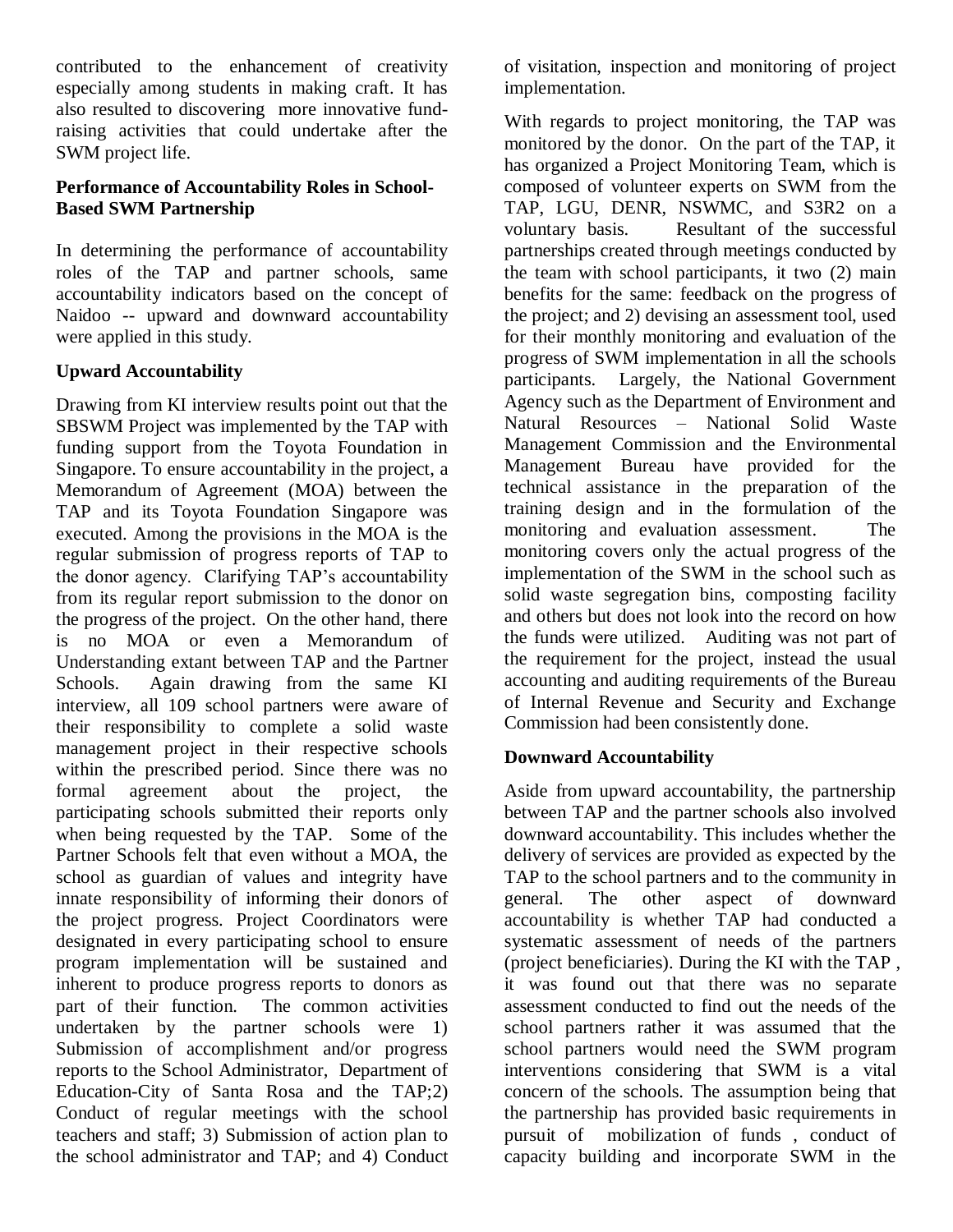school curriculum which are all in compliance of Republic Act 9003.



*Figure 2. Accountability of the Non-State Actors in Academe-Industry Partnerships*

Facilitating Factors in the Accountability Role in the Academe-Industry Partnerships

Being compliant to the provisions of Republic Act 9003 which requires the incorporation of ecological solid waste management in the school system at all levels, and having funds available for SWM implementation; these were the two major considerations which could have facilitated the SWM engagement of the TAP and the Academe using a social-private partnership model. More often than not, schools particularly the public ones, has no funds earmarked for solid waste management facility. The mobilization funds to support the engineering component of the project and the cash incentives (i.e. top school performers and selling of recyclables) for its sustainability have definitely facilitated and motivated the schools to participate in the implementation of the SWM oncampus. The financial incentive aspect on the other hand, enabled the partner schools to commit in the project and be more accountable in the partnership; having innate moral obligation to get involved in environment related projects and to do what is right despite the absences of a formal agreement. There are some factors considered to facilitate in the performance of accountability role on SWM, such as:

Recognition by appropriate government agencies. This enabled the NSAs to implement SWM projects and to ensure that accountability

were looked into as required by the concerned government authority. The TAP has been given a formal recognition by the Department of Environmental and Natural Resources (DENR) for their active involvement and effort in the successful implementation of the School-Based SWM in the City of Santa Rosa. Active involvement of the school community, particularly the teachers and students who were given trainer's training on SWM, had contributed to the transparency effort of the project implementation.

Intensification of SWM information and education campaign on campus and in the community at large. as well as advocacy and inspiration from the mass media provided transparency in the project implementation with the constant updates via press releases press conferences and the like undertaken to report on the progress of the project. This has contributed in the enhancement of the level of environmental awareness not only of the stakeholders on campus but also the other stakeholders outside of the schools.

• Lessons learned and insights gained from previous experiences resulting from flooding aggravated by poor waste management . This has not only increase the level of people's environmental awareness but also has improved the waste management practices of the people in schools and in the community.

Hindering Factors in the Performance of Accountability Role in Academe-Industry Partnerships

Formal agreements and similar documents presented show an enhanced performance of accountability roles in created partnerships. This is because, in such document, basic information required of the partnership such as project objectives, expectations from both parties, roles and responsibilities, functional structure, project output, outcome expected and project implementing guidelines have all been enumerated and defined to ensure accountability. This facilitated the processes of accountability not only in other private partnerships but proven to be true also in a partnership between the industry and the partner schools hence, an enhanced performance of accountability role.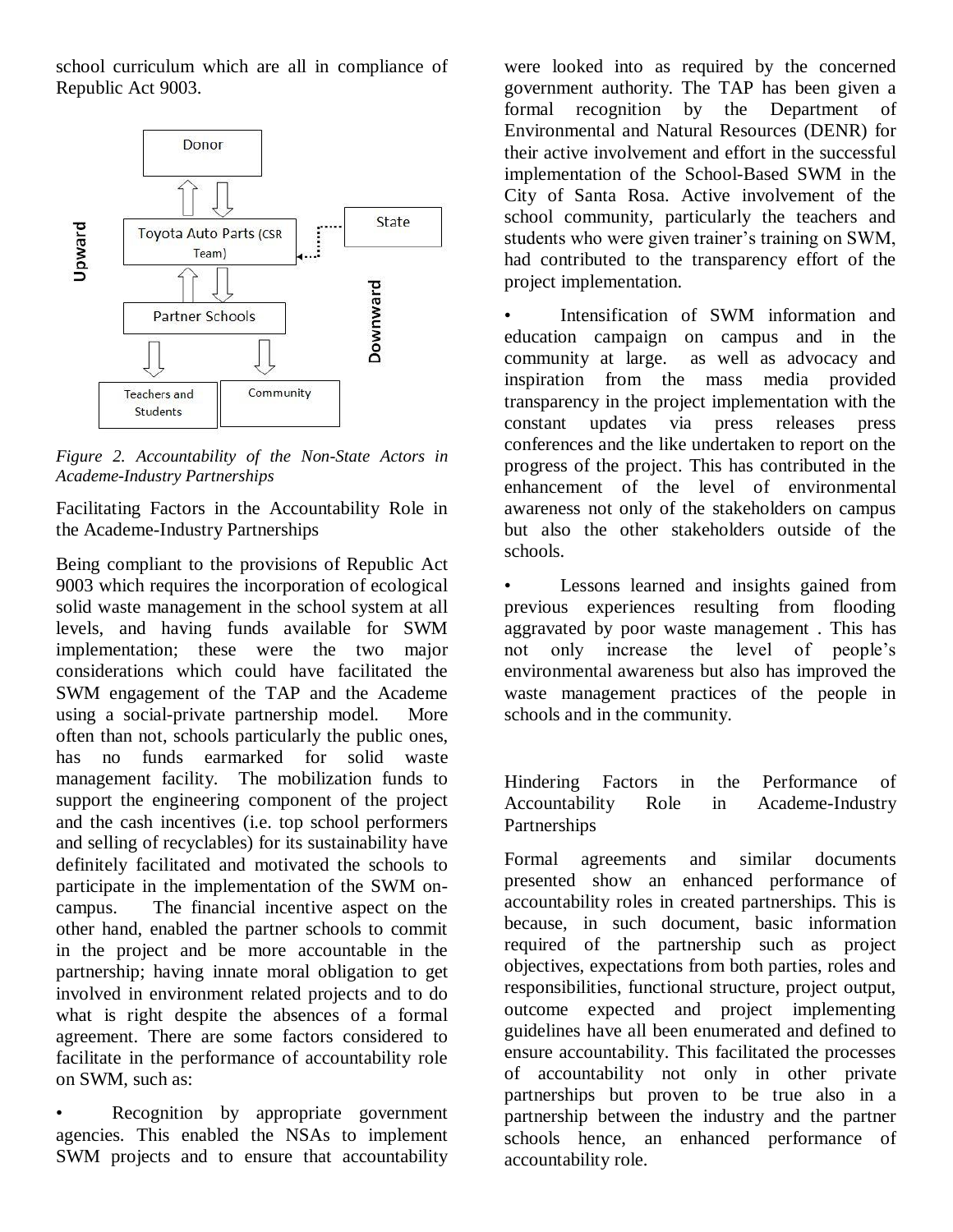Earlier, a Memorandum of Agreement was executed between Toyota Foundation (donor) and the TAP. However, there was no MOA nor Memorandum of Understanding (MOU) between the TAP and the partner schools. The absence of a formal agreement may be considered a setback in looking into the practice of accountability but also in the actual performance of accountability role of NSAs in a partnership. The context and level of expectations have become not clear that had resulted in a differing interpretation of the provisions of the partnerships. For some schools, it was revealed during the FGD that the project had been "passed on" to the schools without prior consultation with them. But since TAP has provided mobilization funds, there is no reason not to accept the project. In other words, the project when offered with equity and funding would be hard to refuse but the downside would be that the absence of formal agreement may result in some confusion and weaken accountability performance. Other factors believed to cause a lack of accountability performance could be attributed in the perceived lack of political will from the state particularly among the local government units which were manifested in the lack of local ordinances that would improve implementation of the SBSWM.

### **References**

- Ali-Khan, F. and Mulvihill, P.R. 2008. Exploring collaborative environmental governance: perspectives on bridging and actor agency. Geography Compass 2(6): 1974-1994
- Amy C 2004. Bridging Sectors: Partnerships Between Nonprofits and Private Developers.
- Community and Economic Development.Joint Center for Housing Studies of Harvard University. September 2004.
- Agrawal A. and Maria Carmen Lemos( 2007) . A Greener Revolution in the Making .Environment Voulme 49 Number 5.
- Bradshaw, P, Bryan Hayday, Ruth Armstrong, Johanne Levesque and Liz Rykert. 1998. Nonprofit Governance Models: Problems and Prospects. A paper presented at the ARNOVA Conference Seattle Washington, U.S.A
- Cashore B. 2002. Legitimacy and the privatization of environmental governance: How nonstate market driven (NSMD) governance system gain rule-making authority. Governance: An International Journal of Policy, Administration and Institutions 15:503-529.
- Candler, G.; Dumont, Georgette. 2010. A Non-Profit Accountability Framework Report
- Dahiya, B. 2003. Hard Struggle and soft gains: Environmental management, civil society and governance in Pammal, South India. Environment and Urbanization: 15-91
- De Loe,R.C., Armitage, D., Plummer, R., Davidson, S and Moraru, L. 2009. From Government to Governance: A State-of-the Art Review of Environmental Governance. Final Report. Prepared for Alberta Environment, Stewardship, Environmental Relations. Guelph, ON: Rob de Loe Consulting Services
- Forsyth, T.. 2000. Cooperative Environmental Governance in North America and Asia. A Paper presented during the American Political Science Association (APSA Meeting. Washington D.C
- Glasbergen, P. 1998. The Question of Environmental Governance, Chapter in Cooperative Environmental Governance; Public-Private Agreements as a Policy Strategy, ed. P. Glasbergen. Dordrecht, The Netherlands: Kluwer Academic Publishers.
- Grimsey, D. and Mervyn K. Lewis. 2004. Public Private Partnerships. The Worldwide Revolution in Infrastructure Provision and Project Finance. Edward Elgar Publishing Limited Cheltrenham
- Haughton, Graham. 1999. Information and participation within environmental management. Environment and Urbanization. Sage Publications: 11-51
- Hill, Carey. 2006. Two models of multi-level governance, one model of multilevel accountability: Drinking water protection in Canada and the United States. Vancouver. University of British Columbia.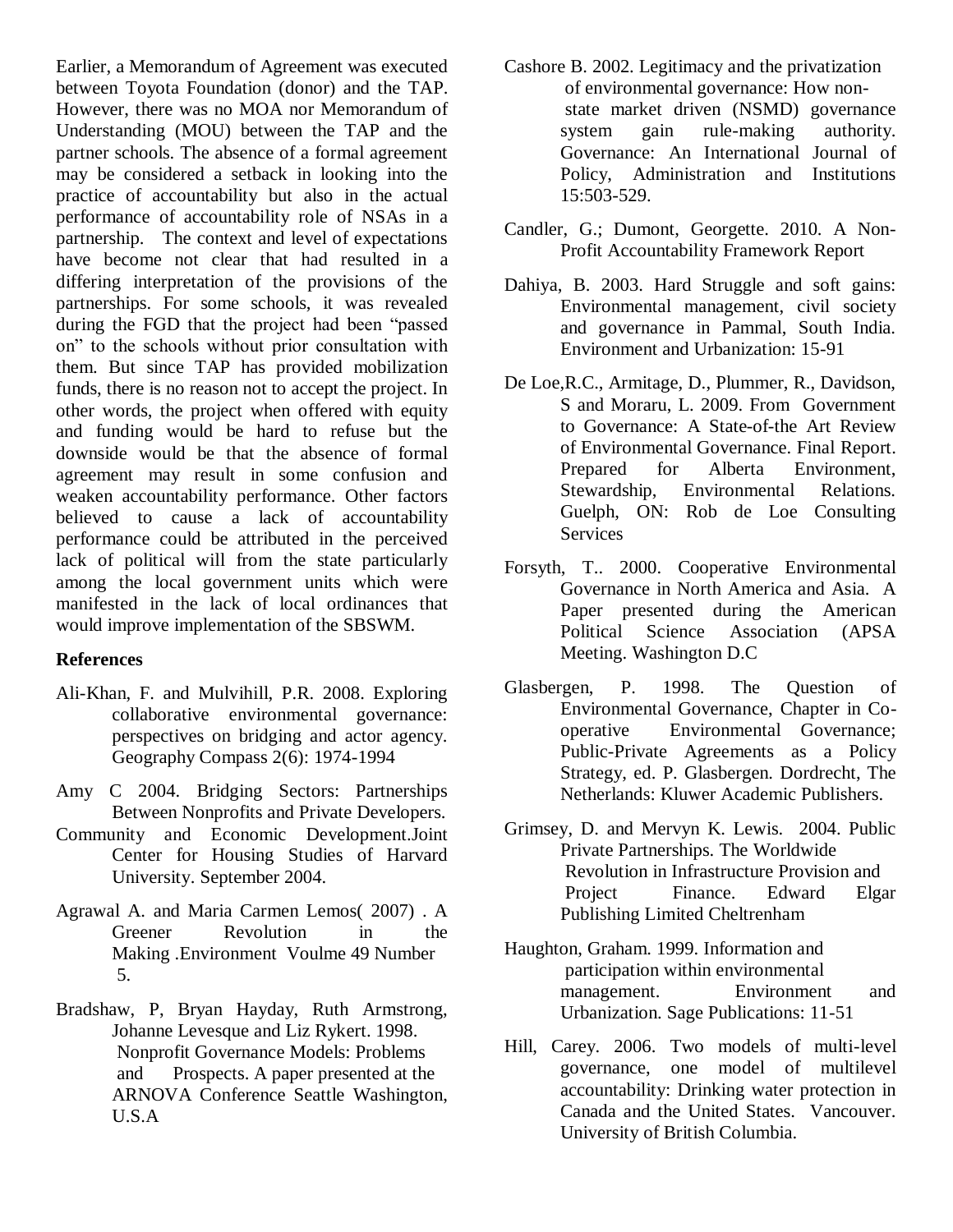- Himley, M. 2008. Geographies of environmental governance: the nexus of nature and neoliberalism. Geography Compass 2 (2):433-451
- Hutchcroft PD. 2001. Centralization and decentralization in administration and politics: Assessing territorial dimensions of authority and power. Governance: An International Journal of policy, Administration and Institution 14:23-53
- Jan Aart S. Civil Society and Decmocracy in Global Governance. Centre for Study of Globalisation and Regionalisation (CSGR), University of Warwick, CSGR Working Paper No. 65/01. January 2001
- Kevin O'Toole, Jennifer Dennis, Sue Kilpatrick, Jane Farmer. 2009. From passive welfare to community governance: Youth NGOs in Australia and Scotland
- Klooster D, Masera O. 2000. Community Forest Management in Mexico: Carbon Mitigation and Biodiversity Conservation through rural development. Global Environmental Change 10:259-72
- Kooiman, J. 1993. Modern Governance: New Government –Society Interaction. London, United Kingdom: SAGE Publications Ltd.
- KPMG. 2007. Performance agenda: An International government survey. Toronto. KPMG International.
- Laratta, R. 2009. Autonomy and accountability in social services nonprofits: Japan and UK. Social Enterprise Journal.Bingley. Vol.5, Iss.3; pg.259
- Lemos, M.C and J.L. F Oliveira. 2004. Can Water Reform Survive Politics? Institutional Change and River Basin Management in Ceara, Northern Brazil. World Development 32 no. 12: 2121-2137
- Lemos, M.C and Agrawal, A. 2006.Environmental Governance. Annual Review of Environment and Resources 31:297-325
- Listyawan, B.1997.Propsepcts of Recycling Systemin Indonesia. Recycling in Asia: Partnerships for Responsive Solid Waste Management. UNCRD, Japan.
- Logo, P B. 2003. The Decentralized Forestry Taxation System in Cameroon: Local management and State Logic. Environmental Governance in Africa. World Resources Institute. Washington DC
- Magno, F. 2007. Environmental Capacity and Decentralized Governance in the Philippines. Journal of International Development and Cooperation. Japan Vol 13, No.1: pp 39-60
- May, T. 1998. Social Research: Issues, Methods and Process 2nd edition. Open University Press. Buckingham. Reprinted
- Montero, S. Graf, Eduardo Santana Castellon, Luis Manuel Martinez Rivera, Salvador Garcia Ruvalcaba and Juan Jose Llamas. 2006. Collaborative governance for sustainable water resources management: the experience of the Inter-municipal initiatives for the integrated management of the Ayuquila River Basin, Mexico. Environment and Urbanization 18; 297
- Noor, KamarianbtMohd. 1997.Lessons Learned from Recycling in Malaysia. Recycling in Asia: Partnerships for Responsive Solid Waste Management.UNCRD, Japan.
- O'Toole, Kevin, Jennifer Dennis, Sue Kilpatrick, Jane Farmer. 2009. From passive welfare to community governance: Youth NGOs in Australia and Scotland. Children and Youth Service s Review
- Perz,S.G. 2002 The changing social context of deforestation in the Brazilian Amazon. Soc. Sci 083, 35-52 (doi:10.1111/1540-6237.00069)
- Perz, S, et.al. 2008. Road building, land use and climate change: Prospects for environmental governance in the Amazon. Philosophical Transactions of the Royal Society. 363, 1889-1895.
- Philippine Business for Social Progress. 2002. A Guide to Strategic Corporate Giving in the Philippines. UNDP
- Ray M.. Social-Private Partnership: Innovation in Public Service. A PWC Public Sector Research Centre Publication